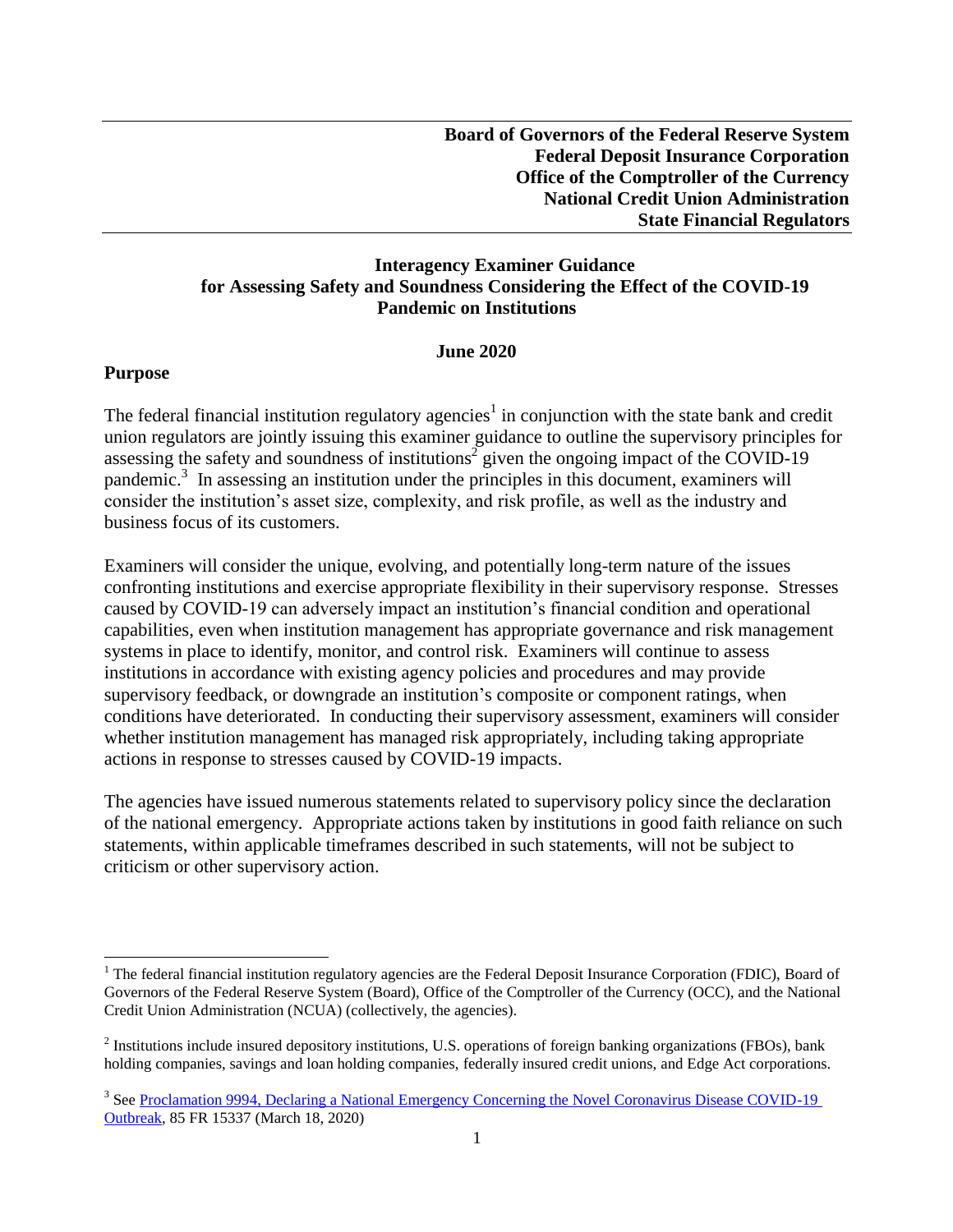## **Background**

The adverse economic effects of the pandemic will likely have a significant impact on the business activities of institutions and their customers for an extended period. The containment measures adopted in response to public health concerns resulted in restrictions on the physical movement of institutions' personnel and those of their service providers and customers, which, in turn, have created significant operational challenges. In addition, government programs and policies intended to provide support and assistance to those affected by the pandemic have impacted institutions' economic and regulatory landscape. The overall impact of, and recovery from, the pandemic could be uneven and highly localized across the country.

Some institutions may face extensive asset quality issues caused by business failures, the loss of jobs, interruptions of borrowers' income streams, increases in borrowers' operating costs, and volatile or declining collateral values. Many institutions have also materially modified operational processes to continue providing products and services while adhering to stay-at-home and social distancing guidelines. These modifications, including extensive use of work-at-home strategies and the need to quickly implement various stimulus programs, may have stressed change management processes. Operational, compliance, and cyber risks may increase for many institutions, and internal controls may need to evolve as risks and operations change.

## **Overall Supervisory Assessment**

l

It is essential that examiners maintain a clear understanding of the financial condition of each institution and the effectiveness of each institution's risk assessment and response to the economic changes. To promote consistency and transparency across the agencies, examiners will continue to assign supervisory ratings in accordance with the applicable rating system, including the *Uniform*  Financial Institutions Rating System, commonly referred to as the CAMELS rating<sup>4</sup> and the interagency *Rating System for U.S. Branches and Agencies of Foreign Banking Organizations*, commonly referred to as the ROCA rating.<sup>5</sup> Similarly, Federal Reserve examiners will apply the principles outlined in this letter in assigning supervisory ratings to bank holding companies, U.S. intermediate holding companies, and savings and loan holding companies using the RFI/C(D) rating system or LFI rating system,<sup>6</sup> as applicable, and to the U.S. operations of foreign banking organizations. 7 In applying the principles in this document, examiners will consider the

<sup>&</sup>lt;sup>4</sup> See the Federal Financial Institutions Examination Council's (FFIEC's) Uniform Financial Institutions Rating [System,](https://www.govinfo.gov/content/pkg/FR-1996-12-19/pdf/96-32174.pdf) FR 67021 (December 19, 1996). NCUA examiners will refer to [NCUA Letter to Credit Unions 07-CU-12,](https://www.ncua.gov/regulation-supervision/letters-credit-unions-other-guidance/camel-rating-system-1)  [CAMEL Rating System](https://www.ncua.gov/regulation-supervision/letters-credit-unions-other-guidance/camel-rating-system-1) when assigning the CAMEL ratings (December 2007).

<sup>&</sup>lt;sup>5</sup> See the Board's Supervision and Regulation Letter (SR Letter) Enhancements to the Interagency Program for [Supervising the U.S. Operations of Foreign Banking Organizations](https://www.federalreserve.gov/boarddocs/srletters/2000/sr0014.htm) SR 00-14 (October 23, 2000); the [OCC](https://www.occ.gov/publications-and-resources/publications/comptrollers-handbook/files/bank-supervision-process/index-bank-supervision-process.html)  [Comptroller's Handbook, Bank Supervision Process, "ROCA Rating System";](https://www.occ.gov/publications-and-resources/publications/comptrollers-handbook/files/bank-supervision-process/index-bank-supervision-process.html) and the [FDIC's Risk Management](https://www.fdic.gov/regulations/safety/manual/section11-1.pdf)  [Manual of Examination Policies Section 11.1 –](https://www.fdic.gov/regulations/safety/manual/section11-1.pdf) International Banking.

<sup>&</sup>lt;sup>6</sup> See Board's SR Letter 19-4/CA Letter 19-3 Supervisory Rating System for Holding Companies with Total [Consolidated Assets Less Than \\$100 Billion,](https://www.federalreserve.gov/supervisionreg/srletters/sr1904a2.pdf) and SR Letter 19-3/CA Letter 19-2 [Large Financial Institution \(LFI\)](https://www.federalreserve.gov/supervisionreg/srletters/sr1903.htm)  [Rating System.](https://www.federalreserve.gov/supervisionreg/srletters/sr1903.htm) 

 $7$  Federal Reserve examiners should refer to Footnote 5.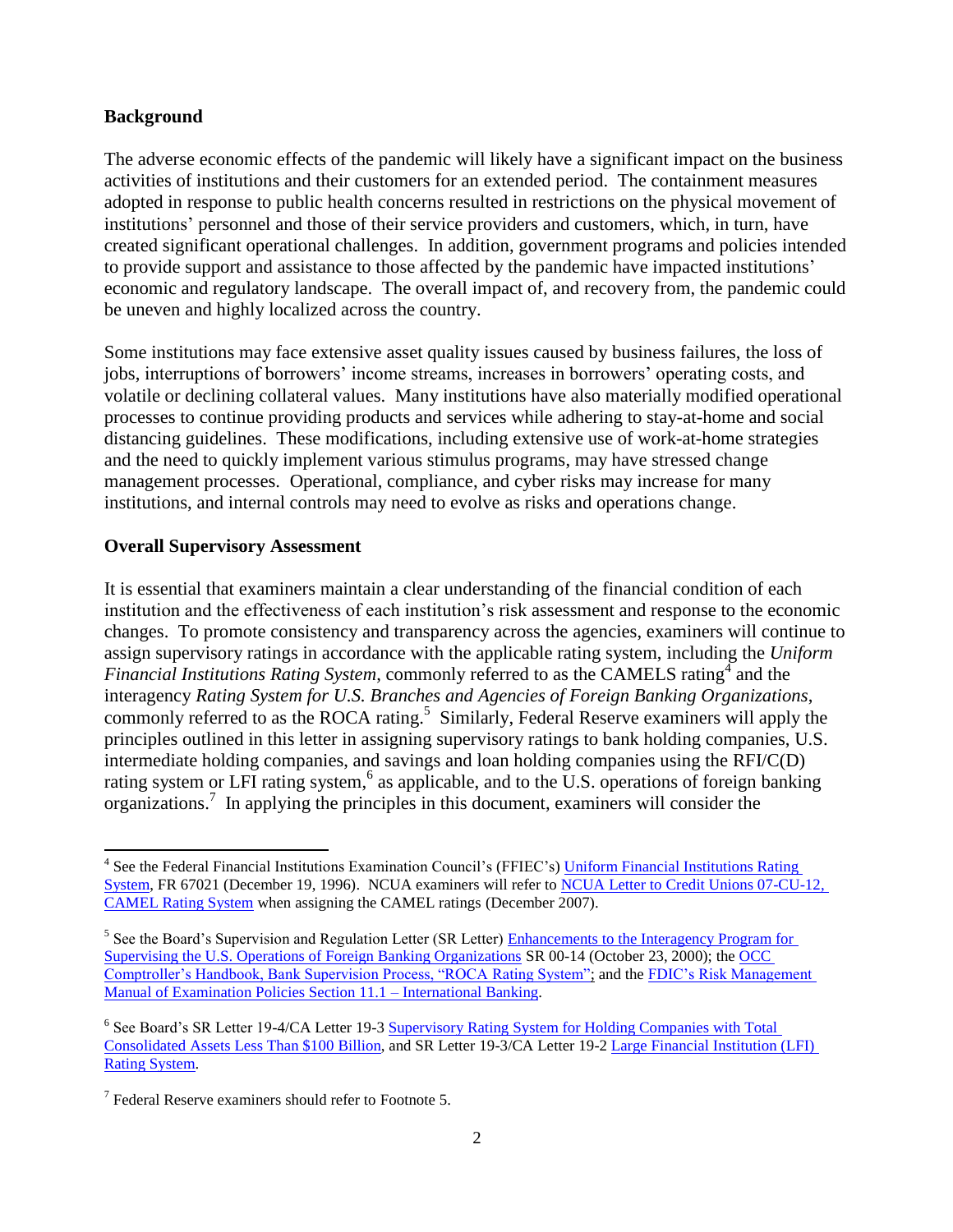institution's asset size, complexity, and risk profile as well as the industry and business focus of its customers.

Examiners should assess the reasonableness of management's actions in response to the pandemic given the institution's business strategy and operational capacity in the distressed economic and business environment in which the institution operates. When assigning the composite and component ratings, examiners will review management's assessment of risks presented by the pandemic, considering the institution's size, complexity, and risk profile. When assessing management, examiners will consider management's effectiveness in responding to the changes in the institution's business markets and whether the institution has addressed these issues in its longer-term business strategy.

An examiner's assessment may result in downgrading component or composite ratings for some institutions. In considering the supervisory response for institutions accorded a lower rating, examiners will give appropriate recognition to the extent to which weaknesses are caused by external economic problems related to the pandemic versus risk management and governance issues. Examiners will also consider the extent to which institutions have taken actions to work prudently with borrowers who are or may be unable to meet their contractual payment obligations because of the effects of the pandemic.

When considering whether to take a formal or informal enforcement action in response to issues related to the pandemic, the agencies will consider whether an institution's management has appropriately planned for financial resiliency and continuity of operations; implemented prudent policies; and is pursuing realistic resolution of the issues confronting the institution. In instances where a formal or informal supervisory action is warranted, the agencies will tailor their response to the institution's specific issues and the willingness and ability of institution management to resolve the issues.

## **Effectiveness of Institution's Assessment of Risk**

Examiners should evaluate management's initial and ongoing assessment of the risk that the pandemic presents to the institution.<sup>8</sup> Examiners should determine whether management's assessment of credit risk reasonably reflects the institution's asset quality, given the prevailing economic conditions in its business markets. In addition to determining the effect on asset quality, examiners should assess management's understanding of the pandemic's effects on the institution's earnings prospects and capital adequacy, as well as its effect on funding, liquidity, operations, and sensitivity to market risk. The risks associated with the COVID-19 pandemic, as well as impacts of policy responses, can be challenging to assess in real time. Examiners will assess an institution's risk identification and reporting processes given the level of information available and stage of local economic recovery.

 $\overline{a}$ <sup>8</sup> See the Interagency Guidelines Establishing Standards for Safety and Soundness (Interagency Safety and Soundness [Standards\),](https://www.fdic.gov/regulations/laws/rules/2000-8630.html#fdic2000appendixatopart364) which indicate that an institution should have an effective risk assessment process as part of its internal controls and information systems that is appropriate to the size of the institution and the nature, scope and risk of its activities. OCC: 12 CFR Part 30, Appendix A; Board: 12 CFR Part 208, Appendix D-1; and FDIC: 12 CFR Part 364, Appendix A. See also the [Interagency Guidance on Credit Risk Review Systems.](https://www.fdic.gov/news/news/press/2020/pr20058b.pdf) NCUA examiners should also refer to Supervisory Letter (SL) 13-12 o[n Enterprise Risk Management](https://www.ncua.gov/files/letters-credit-unions/LCU2013-12_SupervisoryLetter.pdf) SL 13-12, shared with federally insured credit unions through Letter to Credit Unions 13-CU-12.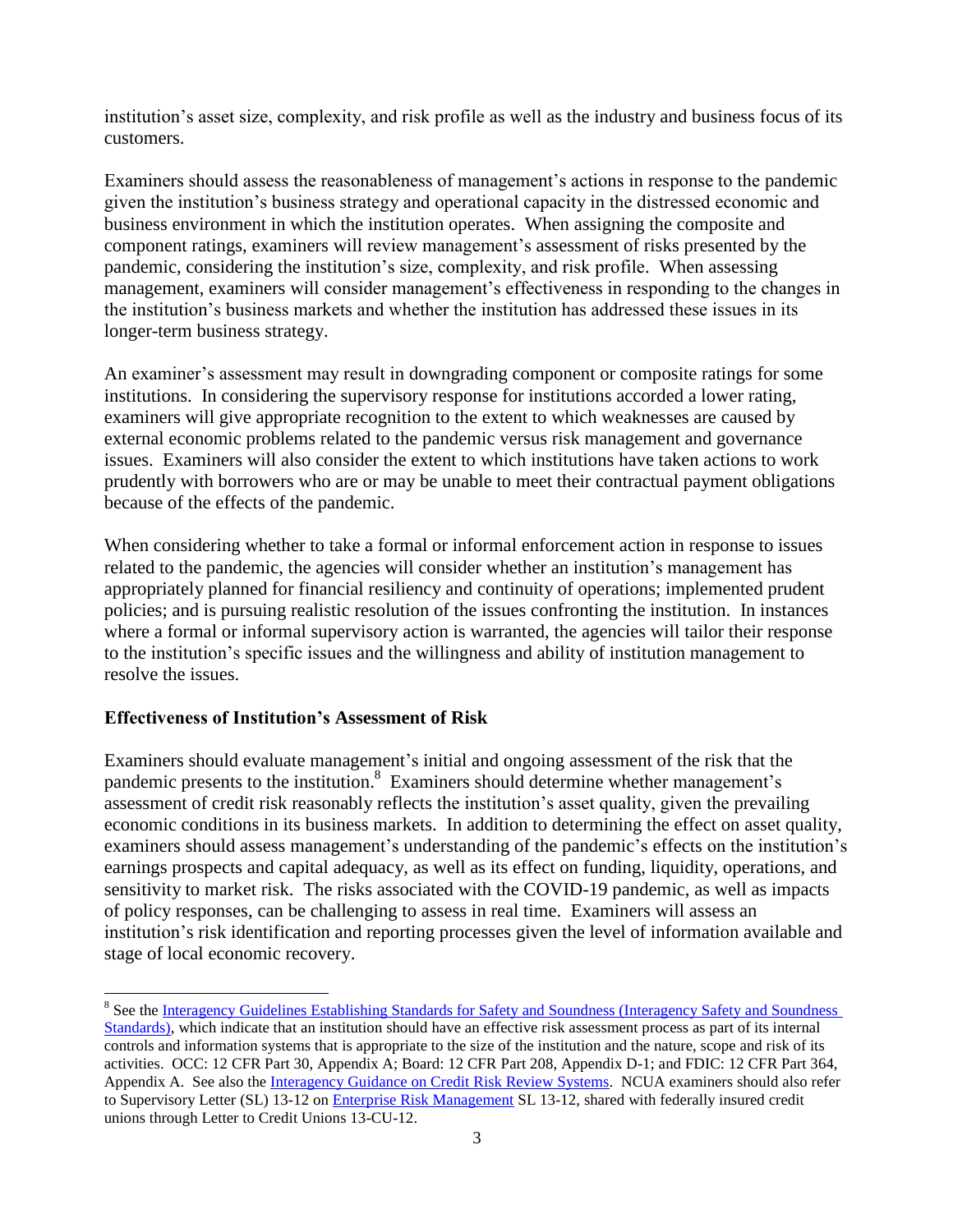Examiners should determine whether an institution's assessment of risk is sufficient in scope and content. In reviewing the assessments, examiners should recognize that the issues confronting institutions are complex, evolving, and may involve protracted resolution. Examiners also will be mindful that the localized impact of the pandemic may be materially different from regional or national impacts. The examination scope may need to be adjusted depending on the quality and thoroughness of management's assessment of risk. The quality of an institution's risk assessments will be considered, as appropriate, in the examiner's assessment of supervisory ratings.

#### **CAMELS or ROCA Component Ratings**

When assessing the component ratings for CAMELS or ROCA, or analogous component ratings for holding companies, examiners will consider the following:

## **Capital Adequacy**<sup>9</sup>

 $\overline{a}$ 

Institutions may experience cash flow decreases, asset losses, operational losses, extraordinary expenses, unexpected deposit growth or declines, and contingent liabilities as a result of the pandemic. The agencies have encouraged institutions to use their capital buffers to promote lending activities and other financial intermediation activities in a safe and sound manner.<sup>10</sup> The agencies recognize institutions may experience significant temporary balance sheet growth due to increased lending, unusually large deposit inflows, or inflows from various government programs. Such growth may result in a temporary decline in institutions' regulatory capital ratios.

Examiners will evaluate capital relative to the nature and extent of the institution's risks. When evaluating the capital component, examiners will consider the institution's capital planning efforts. Examiners will evaluate the institution's capital projections and whether institution management appropriately assesses the institution's capital needs and vulnerabilities related to the pandemic and consistent with the institution's risks. If an institution's risk profile is not supported appropriately by its capital levels, examiners should determine whether management has a satisfactory plan to maintain capital adequacy and, if needed, build capital. Examiners should discuss with management the institution's plans for ensuring capital adequacy. In assessing capital adequacy, examiners will consider the institution's regulatory capital ratios, capital planning and distribution plans, risk management practices, and whether an institution maintains a fundamentally sound financial condition.

<sup>9</sup> Branches and agencies of FBOs do not maintain regulatory capital separate from their foreign parent organizations. Federal branches and agencies of FBOs are instead required to maintain capital equivalency deposits as set forth in 12 CFR 28.15, and state-licensed branches and agencies may be subject to similar requirements through their respective state supervisors.

<sup>&</sup>lt;sup>10</sup> See [Regulatory Capital Rule: Eligible Retained Income.](https://www.fdic.gov/news/news/press/2020/pr20030a.pdf) OCC 12 CFR Part 3; Board 12 CFR Part 217; and FDIC 12 CFR Part 324.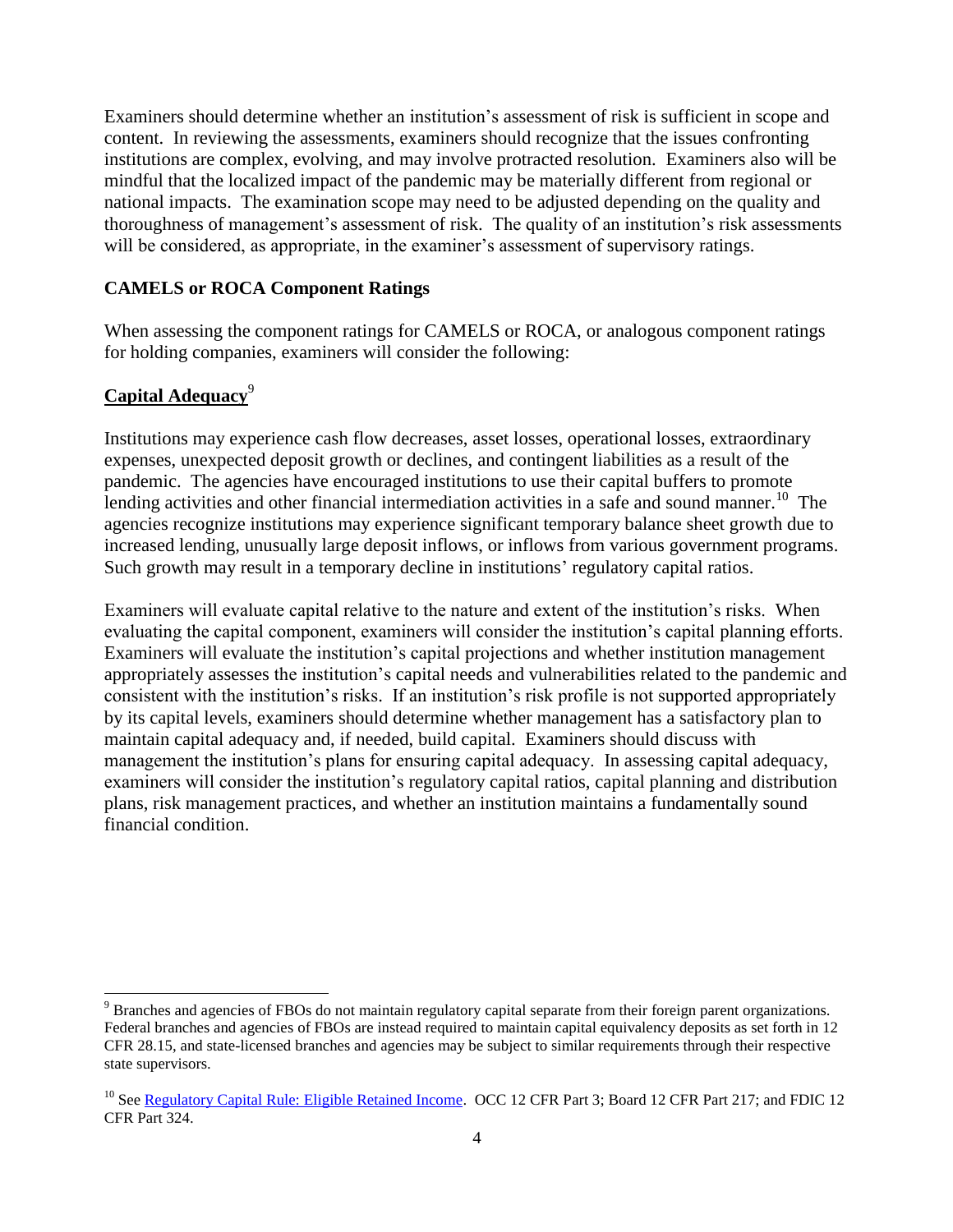## **Asset Quality**

 $\overline{a}$ 

Examination scopes may need to be adjusted to reflect the significance of affected loan and investment portfolios. Examiners will continue to assess credits in line with the interagency credit classification standards,<sup>11</sup> while recognizing the constraints posed by the pandemic. For instance, supporting file documentation may be limited due to unusual circumstances caused by the pandemic. When assessing asset quality, examiners should consider whether management has been able to identify loans and investments substantially affected by the pandemic and recognize any deterioration in a timely manner, including any potential loss exposure.

Examiners will assess management's ability to implement prudent credit modifications and underwriting, maintain appropriate loan risk ratings, designate appropriate accrual status on affected loans, and provide for an appropriate Allowance for Loan and Lease Losses (ALLL) or Allowances for Credit Losses (ACLs), as applicable. In making these assessments, examiners will give consideration to the items below.

*Classification of Credits***.** The assessment of each loan should be based on the fundamental characteristics affecting the collectability of that particular credit, while acknowledging that supporting documentation may be limited and cash flow projections may be highly uncertain. Where this uncertainty exists, examiners will review management's assessment of the borrower's repayment ability and financial condition as well as the institution's collateral protection. Examiners will not subject a renewed, extended, or modified loan to adverse classification solely because the value of the underlying collateral has declined to an amount that is less than the loan balance, provided that the borrower has ability to repay its debts according to reasonable modified terms.

Examiners should apply appropriate credit classification and charge-off standards in cases where the information indicates a loan will not be repaid under reasonable terms. Examiners should also assess the reasonableness of management's plans for workouts and pursuing foreclosure of collateral on nonperforming assets.

*Credit Risk Review***.** Examiners will recognize that the rapidly changing environment and limited operational capacity may temporarily affect the institution's ability to meet normal expectations of loan review (e.g. schedule or scope of reviews). Examiners will assess the institution's support for any delays or reductions in scope of credit risk reviews and consider management's plan to complete appropriate reviews within a reasonable amount of time.

*New Loans***.** Examiners will assess the appropriateness of the institution's underwriting standards. Examiners should assess underwriting by reviewing a sample of loans originated during or after the pandemic, or by reviewing the institution's reports, as appropriate. There may be legitimate reasons why management may have eased underwriting standards during or after the pandemic to address the needs of the institution's customer base. Institutions were encouraged by regulators to work with their borrowers throughout the crisis. Management may need to rely more heavily on

<sup>&</sup>lt;sup>11</sup> Agency examiners should refer to the Uniform Agreement on the Classification and Appraisal of Securities Held by [Depository Institutions](https://www.fdic.gov/news/news/financial/2013/fil13051a.pdf) (October 2013). Federal Reserve examiners should also refer to the [Commercial Bank](https://www.federalreserve.gov/publications/supervision_cbem.htm)  [Examination Manual](https://www.federalreserve.gov/publications/supervision_cbem.htm), sections 2060.1, *Classification of Credits* and 2130.1, *Consumer Credit*. NCUA examiners should refer to the *Credit Risk Rating Systems* content in the [NCUA Examiner's Guide.](https://www.ncua.gov/regulation-supervision/manuals-guides/examiners-guide)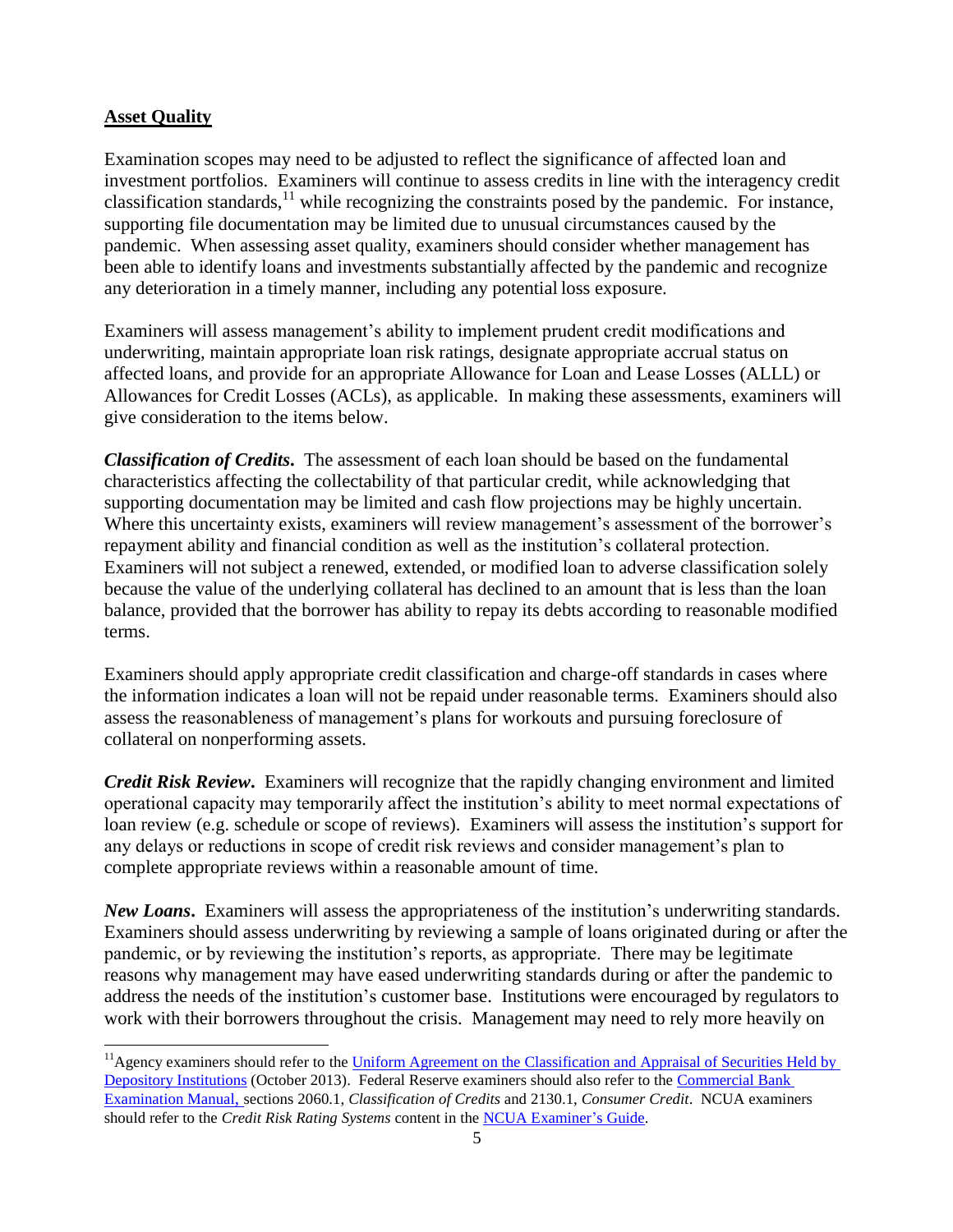pro forma financial information from borrowers in making underwriting decisions. Examiners should review management's analysis of borrower projections given the local economic conditions during the recovery. In addition, management may have changed the institution's business strategy to focus on new lines of business or expand into new markets. If the institution's business strategy changed, examiners should consider whether the institution has sufficient controls and expertise for the new or expanded activities.

*Paycheck Protection Program.* The *Coronavirus Aid, Relief, and Economic Security Act* (CARES Act) provided relief to small businesses through loan programs administered by the Small Business Administration (SBA), with the backing of the U.S. Department of the Treasury, including the Paycheck Protection Program (PPP).<sup>12</sup> The agencies view the PPP as an important program to help institutions continue to lend to customers in need, without exposing the institution to credit risk, so long as the institution follows SBA's program guidelines. Moreover, in assessing an institution's safety and soundness, examiners will not criticize institutions that participate in the PPP in accordance with SBA program guidelines. The agencies have been supportive of institutions that elected to participate in the PPP and use the Federal Reserve's PPP Liquidity Facility<sup>13</sup> to fund PPP  $loans.<sup>14</sup>$ 

*Credit Modifications*. The agencies have encouraged institutions to work prudently with borrowers who are or may be unable to meet their contractual payment obligations because of the effects of the pandemic.<sup>15</sup> Specifically, the agencies have stated that they view loan modification programs as positive actions that can mitigate adverse effects on borrowers due to the pandemic. Examiners should assess the appropriateness of an institution's policies and procedures for credit renewals, extensions, or modifications. Examiners will not criticize institutions for working with borrowers as part of a risk mitigation strategy intended to improve existing loans, even if the restructured loans have or develop weaknesses that ultimately result in adverse credit classification. In assessing an institution's safety and soundness, examiners will not criticize management for engaging in prudent loan modifications and working with borrowers in a safe and sound manner.

In assessing an institution's loan modification practices, examiners will review loan modifications to evaluate whether management is applying appropriate loan risk grades and making appropriate accrual status decisions on loans affected by the pandemic. Examiners will exercise judgment in reviewing loan modifications and not automatically adversely risk rate credits that were modified.

l

<sup>&</sup>lt;sup>12</sup> See [SBA's Paycheck Protection Program Interim Final Rule](https://home.treasury.gov/system/files/136/PPP--IFRN%20FINAL.pdf) 13 CFR Part 120 (April 2, 2020)

<sup>&</sup>lt;sup>13</sup> See [Federal Reserve's Paycheck Protection Program Liquidity Facility](https://www.federalreserve.gov/monetarypolicy/ppplf.htm) (PPPLF).

<sup>&</sup>lt;sup>14</sup> The FDIC, Federal Reserve and OCC issued the Paycheck Protection Program Lending Facility and Paycheck [Interim Final Rule](https://www.fdic.gov/news/news/press/2020/pr20050a.pdf) (April 13, 2020) and the [PPPLF/PPP Interim Final Rule Correction](https://www.govinfo.gov/content/pkg/FR-2020-04-21/pdf/2020-08361.pdf) (April 23, 2020) to modify the agencies' capital rules to neutralize the regulatory capital effects of participating in the Federal Reserve's PPPLF. Consistent with the agencies' current capital rules and the CARES Act requirements, the interim final rule also clarifies that a zero percent risk weight applies to loans covered by the PPP for capital purposes. See OCC 12 CFR Part 3, Board 12 CFR Part 217, and FDIC 12 CFR Part 324. The NCUA issued an interim final rule to provide consistent capital treatment for credit unions participating in the PPPLF and codify the CARES Act requirement that PPP loans are risk weighted at zero percent for purposes of risk-based net worth. See 85 FR 23212.

<sup>&</sup>lt;sup>15</sup> See [Interagency Statement on Loan Modifications and Reporting for Financial Institutions Working](https://www.fdic.gov/news/news/press/2020/pr20049a.pdf) with Customers [Affected by the Coronavirus \(Revised\) \(Revised Interagency Statement\).](https://www.fdic.gov/news/news/press/2020/pr20049a.pdf) (April 7, 2020)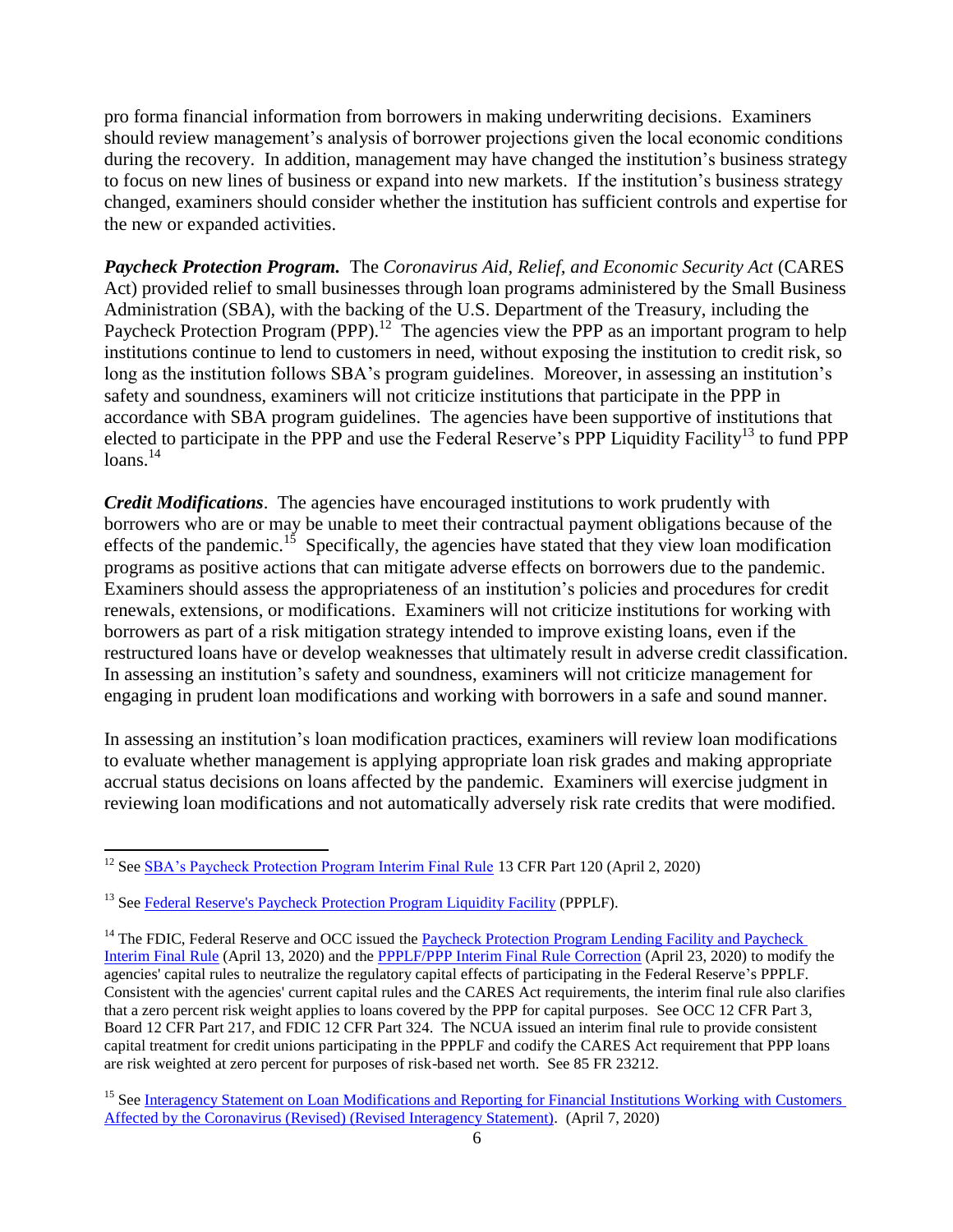When evaluating loan modification practices, examiners will consider the CARES Act and Revised Interagency Statement. Among other things, the CARES Act provides institutions the option to temporarily suspend certain requirements under U.S. generally accepted accounting principles (GAAP) related to troubled debt restructurings for a limited period of time to account for the effects of the pandemic.<sup>16</sup> The Revised Interagency Statement addresses accounting and reporting considerations for loan modifications eligible under the CARES Act and for those that are not eligible, or where the institution elects not to apply the relief provided under the CARES Act.

*Nonaccrual***.** Institutions may allow borrowers affected by the pandemic to defer payment of principal, interest, or both for a reasonable period with the expectation that the borrower will resume payments in the future. The Revised Interagency Statement indicates that during the shortterm arrangements, these loans generally should not be reported as nonaccrual. Examiners should confirm that institutions continue to follow applicable regulatory reporting instructions, as well as the institutions' internal accounting policies, when reporting nonaccrual assets in regulatory reports. As information becomes available indicating repayment of a specific loan or accrued interest is in doubt, examiners should review institution practices against appropriate charge-off guidance regarding accrued interest and principal.

*Allowance for Loan and Lease Losses (ALLL) or Allowances for Credit Losses (ACLs)***. 17** Examiners should review an institution's methodology for calculating the ALLL or ACLs, as applicable.<sup>18</sup> In assessing whether the ALLL or ACLs are appropriate, examiners will assess whether management has considered relevant available information about the collectability of the institution's loan portfolio, along with any changes to the institution's lending practices and economic conditions as a result of the pandemic. Examiners should evaluate how an institution considered the effect of the pandemic in its ALLL or ACLs estimation process, as applicable, and whether the resulting estimates are in conformity with GAAP and regulatory reporting requirements. Additionally, examiners will assess management's process for updating estimates of loan losses in the ALLL or ACLs, as applicable, as the institution obtains additional information.

An institution may have difficulty in accurately determining the collectability of certain loans impacted by the pandemic. Therefore, examiners should understand that management may need to consider qualitative adjustments to credit loss estimates for information not already captured in the loss estimation process. These qualitative factor adjustments may increase or decrease management's estimate of credit losses. Examiners will recognize that management may need more time to determine the effect of the pandemic on some borrowers' ability to pay and assess the value of underlying collateral. Examiners should determine whether management has maintained the ALLL or ACLs, as applicable, at an appropriate level within a range of loss estimates even when loan-specific information is not yet available.

l

<sup>16</sup> See Section 4013 the *Coronavirus Aid, Relief, and Economic Security Act*, Pub. L. 116-136.

 $17$  Maintenance of an ALLL or ACLs, as applicable, is not required for branches or agencies of FBOs.

<sup>&</sup>lt;sup>18</sup> See [Interagency Policy Statement on Allowances for Credit Losses](https://www.fdic.gov/news/news/press/2020/pr20058a.pdf) (May 8, 2020) and Interagency Policy Statement [on the Allowance for Loan and Lease Losses](https://www.fdic.gov/regulations/laws/rules/5000-4700.html) (2006).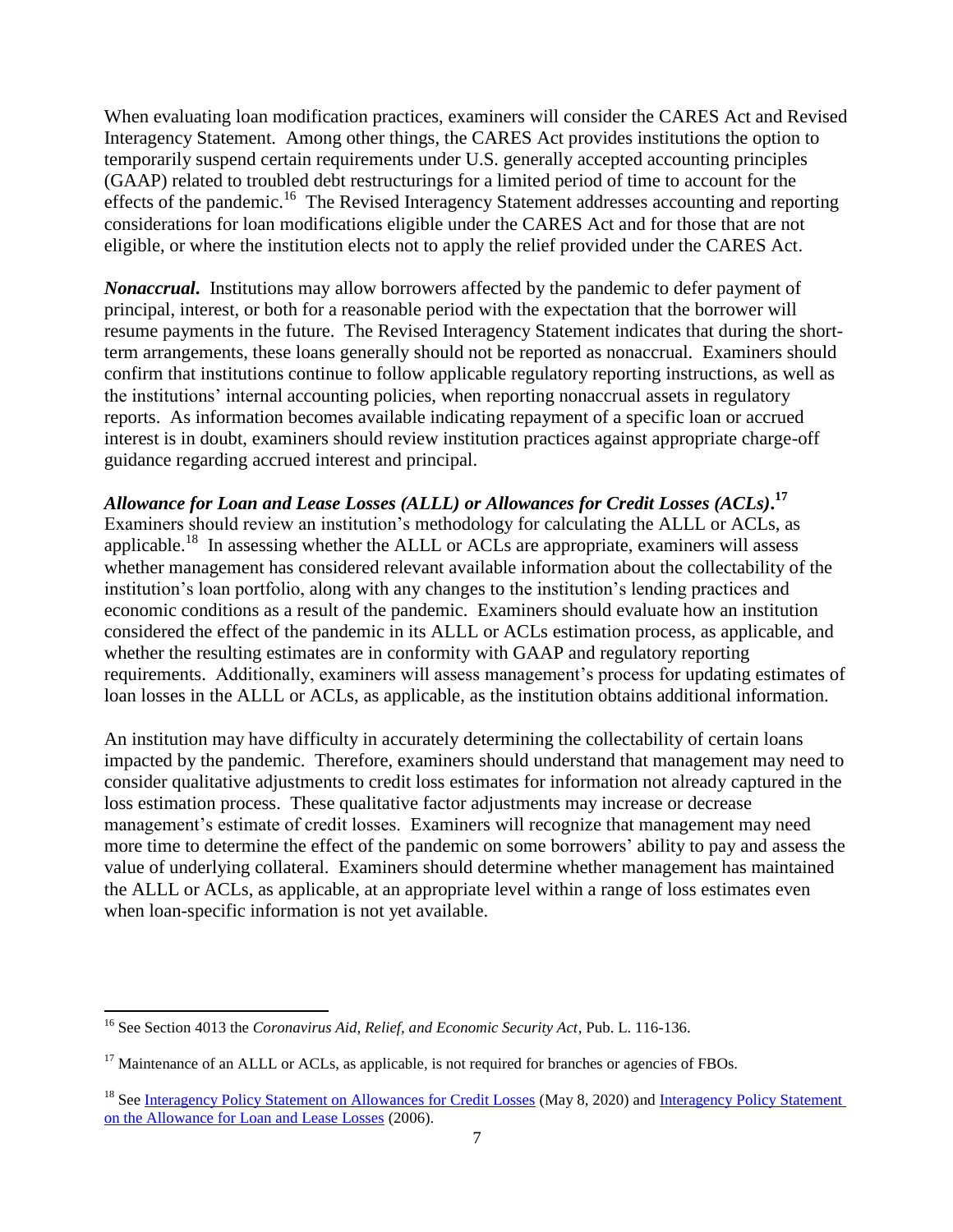*Obligations of Taxing Authorities***.** Examiners should confirm that institutions monitor their risk exposures in municipal bonds to assess whether those bonds continue to be the credit equivalent of an investment grade security and are appropriately classified, consistent with the interagency credit classification standards.<sup>19</sup> Many public obligors and issuers have insurance or have access to debt payment and other reserve funds that help ensure the full and timely repayment of principal and interest for the projected life of the asset or exposure. However, examiners should confirm that management is using relevant information to conduct credit risk assessments that are timely, accurate, and consistent with internal policies, regulatory requirements, and accounting standards.

Examiners should review the institution's loan and investment portfolios to assess credit that has been extended to taxing authorities. For example, communities may be heavily dependent on local sales, hotel, property, and income tax revenues. These sources of revenue have fallen sharply with containment measures, and the ultimate collection of such loans and investments under reasonable terms may be adversely affected. Some loans and bonds may also be tied to limited purpose facilities, such as entertainment or sporting venues, which may not resume operations for an extended period.

*Real Estate Values***.** The economic impact of the pandemic may result in fluctuations in real estate values. For existing and new real estate loans, examiners should assess the institution's policies and practices for valuing collateral in real estate markets that have experienced a substantial, but possibly temporary, change in real estate values as a result of pandemic containment measures. When reviewing an institution's estimates of collateral values, examiners should ascertain whether the values are based on assumptions that are prudent and realistic.

*Appraisal and Evaluation Delays.* The agencies have temporarily allowed supervised financial institutions to defer obtaining an appraisal or evaluation for up to 120 days after the closing of residential and commercial real estate loans (other than loans for acquisition, development, and construction of real estate). <sup>20</sup> Examiners should evaluate whether an institution is making best efforts to obtain a credible valuation of real property collateral before the loan closing and how any backlog of appraisals or evaluations is being addressed. Examiners will also evaluate if the institution's underwriting is consistent with the principles in the agencies' Standards for Safety and Soundness<sup>21</sup> and Real Estate Lending Standards<sup>22</sup> that focus on the ability of a borrower to repay a loan and compliance with other relevant laws and regulations.

l

<sup>&</sup>lt;sup>19</sup> See Footnote 11.

 $20$  See [Interim Final Rule on Real Estate Appraisals](https://www.fdic.gov/news/news/press/2020/pr20051a.pdf) (April 14, 2020)

 $21$  See Footnote 8.

<sup>&</sup>lt;sup>22</sup> OCC: 12 CFR Part 34, Subpart D, Appendix A; Board: 12 CFR Part 208, Subpart E, Appendix C; FDIC: 12 CFR Part 365, subpart A, Appendix A, and NCUA: 12 CFR Part 722 and §701.21. Institutions should have a program for establishing the market value of real property to comply with these real estate lending standards, which require institutions to determine the value used in loan-to-value calculations based in part on a value set forth in an appraisal or an evaluation.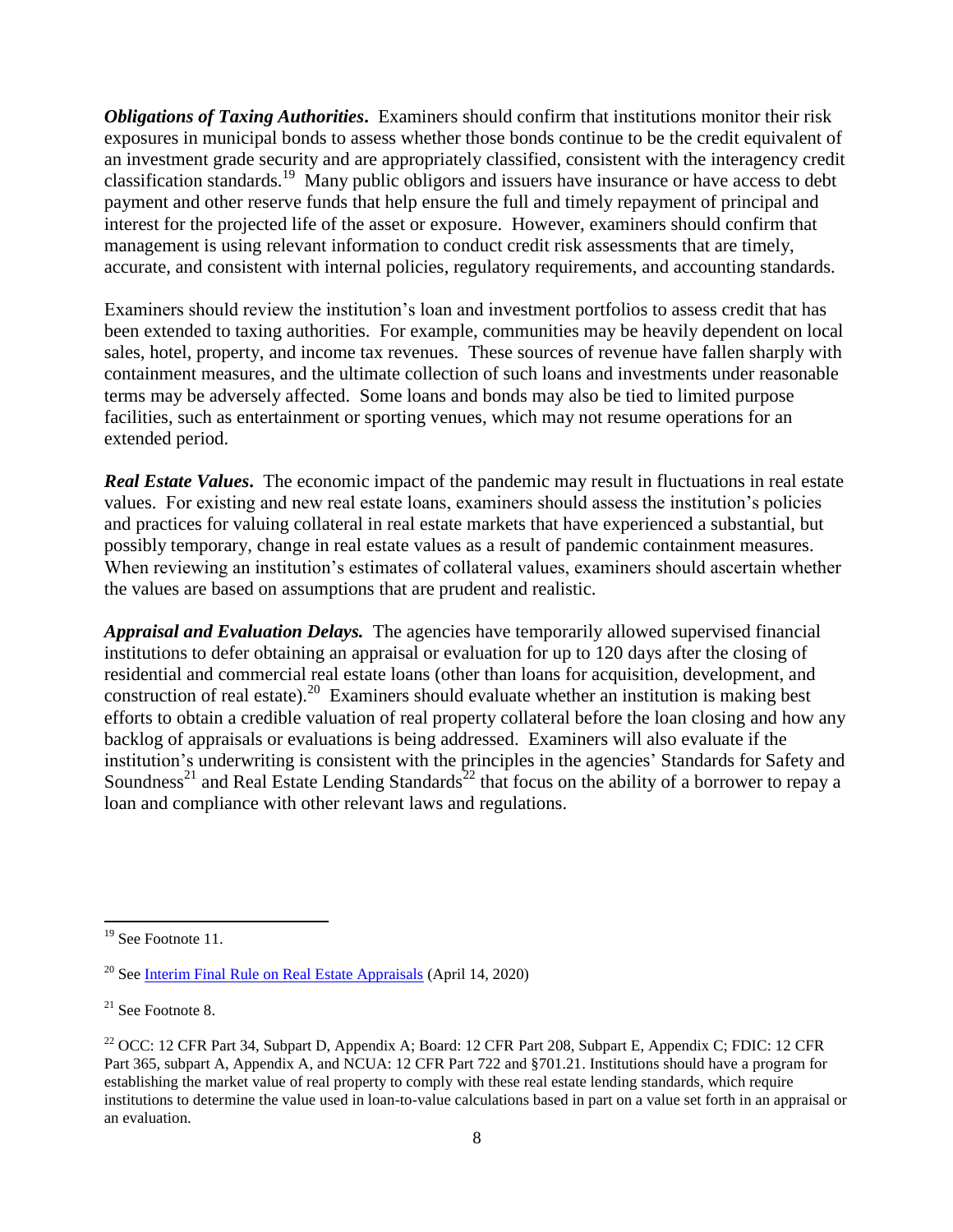## **Management**

All institutions have been confronted with unprecedented issues, including limitations on employees' movements, sudden unanticipated financial impacts to their borrowers, limited physical access to facilities and other operational challenges. As part of the institution's risk management assessment, examiners will evaluate institution management based on the reasonableness of management's response to the pandemic. As additional information becomes available, examiners expect management to update risk assessments, measure the effectiveness of its response, and adjust, as necessary.

Examiners will evaluate institution management on its ability to properly identify and prudently manage risks associated with the pandemic. In doing so, examiners will consider the extraordinary circumstances surrounding the decisions made to work with borrowers and the large number of those impacted. Examiners should evaluate the extent to which management factors the results of these efforts into its longer-term business strategy. Strategies could evolve throughout the local and national recovery. Institutions may be compelled to reconsider branching, mergers, or other expansions.

When rating an institution's management, examiners will distinguish between problems caused by the institution's management and those caused by external factors beyond management's control. Provided prudent planning and policies are in place and management is pursuing realistic resolution of the institution's problems, management of an institution with problems largely related to the pandemic may warrant a more favorable rating than management of an institution operating with problems stemming from weak risk management practices that are, or should have been, substantially within the institution's control.

## Operational Risk

In response to the COVID-19 pandemic, many institutions have quickly adapted certain operational processes and technology systems to ensure continued delivery of financial services and manage significant volumes of transactions due to government stimulus programs. Rapid changes in operational processes and increasing fraud and cyber threats may result in a heightened operational risk environment. Examiners will review the steps management has taken to assess and implement effective controls for new and modified operational processes. Examiners will assess actions management has taken to adapt fraud and cybersecurity controls to manage heightened risks related to the adjusted operating environment. Examiners will also review how management has assessed institutions' third parties' controls and service delivery performance capabilities post crisis. Additionally, examiners will consider the impacts on the control environment from instances of imprudent cost cutting, insufficient staffing, or delays in implementing needed updates in their assessment of the institution.

## Independent Risk Management and Audit

Examiners will consider how COVID-19-related responses may impact plans and schedules for internal audit and independent risk management reviews, including the need to incorporate audits or reviews of new operational processes and programs. Examiners should review the use of remote work technologies and teleconferencing systems for work-at-home arrangements, along with the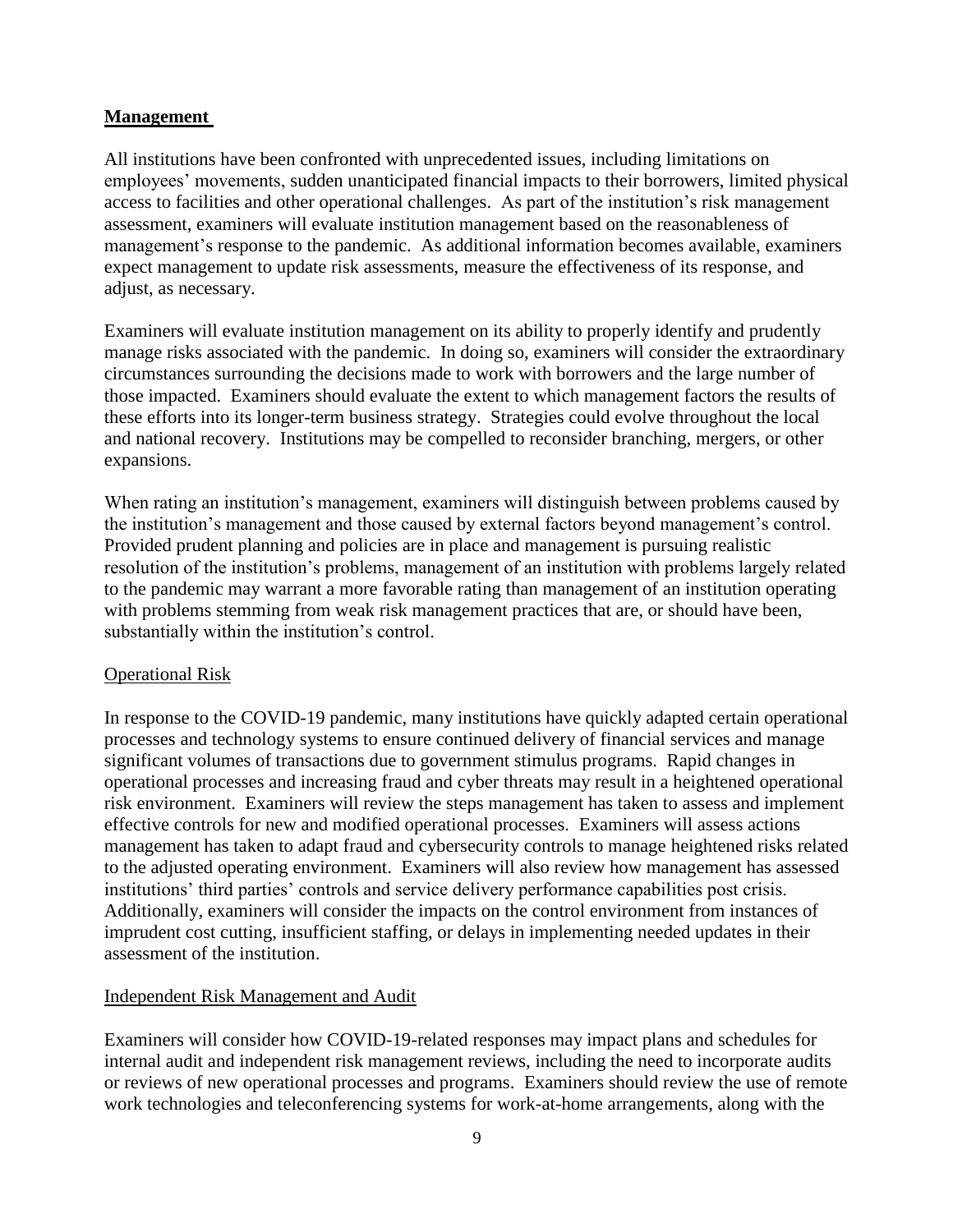elimination of physical controls present in many office environments. In addition, examiners should review risk management and audit monitoring of programs to support consumers and businesses such as PPP, mortgage deferrals, loan forbearance, and other new programs that may pose credit, legal, and compliance risks if not properly managed.

## **Earnings<sup>23</sup>**

When evaluating earnings, examiners will consider the duration of any reductions to core earnings caused by the pandemic, including provisions and other expenses that may increase due to asset quality deterioration. Due to the increased level of loan modifications associated with the pandemic, levels of deferred interest in relation to total earnings may be elevated. When assessing earnings, examiners will evaluate how institutions are accounting for and estimating allowances for accrued interest from modified loans, as applicable, in accordance with GAAP and Call Report instructions. Ongoing operational issues, such as increased personnel, legal, IT, and fraud expenses may also impact earnings. Examiners should assess the quantity, quality, and trend of prior earnings as well as the pandemic's influence on earnings prospects. The impact on the institution's major business lines and significant customers should also be assessed. This assessment should consider the adequacy and reasonableness of any revisions to the institution's budget and strategic plan, including projections from participation in government programs related to the pandemic.

# **Liquidity<sup>24</sup>**

 $\overline{a}$ 

There remains considerable uncertainty around the impact of COVID-19 on liquidity profiles. Examiners will consider the nature and timing of pandemic-related inflows and outflows when reviewing the adequacy of an institution's liquidity and be cognizant of how management is employing any influx of liquid resources. Institutions may experience fluctuations in liquidity resulting from the receipt of customers' Economic Assistance Payments, customers' flight to quality, participation in various government lending programs or borrowing facilities, or deposit outflows as depositors, including municipalities, draw on savings or reserves. In addition, collateral requirements for secured funding sources (such as a line of credit from a Federal Home Loan Bank) may be temporarily modified. Examiners will evaluate management's ability to reassess or revise liquidity planning to accommodate changes from the pandemic.

Examiners will not criticize an institution for appropriate use of the discount window or other Federal Reserve lending programs, or the NCUA's Central Liquidity Facility. Similarly, examiners will not criticize an institution's prudent use of its liquidity buffer to support economic recovery, in accordance with the institution's liquidity risk management framework.

Although the ROCA rating does not contain a liquidity component rating, funding, liquidity risk, and risk management are important factors in the assessment of branches and agencies of FBOs. Examiners will assess the effect of a pandemic on liquidity as part of the risk management component of the ROCA rating.

 $23$  The ROCA rating does not contain a component rating for earnings.

 $24$  The ROCA rating does not contain a component rating for liquidity.